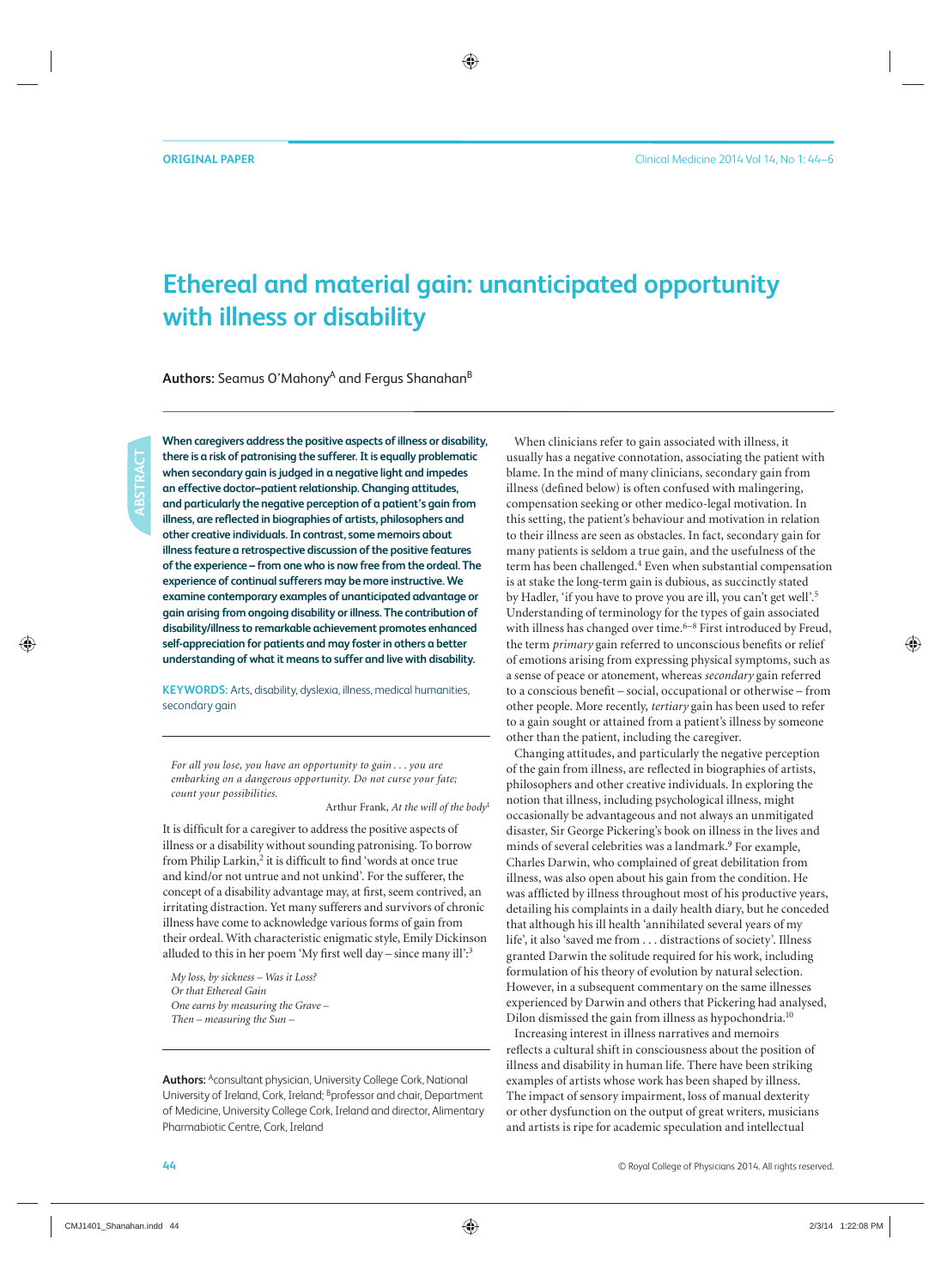intrigue. However, contemporary examples of unintended or unanticipated advantage or gain arising from ongoing disability or illness are instructive. The contribution of disability/illness to remarkable achievement promotes enhanced self-appreciation for victims, but, paradoxically and more importantly, it may foster in others a better understanding of what it means to suffer and live with disadvantage.

Philip Schultz, a winner of the Pulitzer Prize for Poetry, was unaware that his difficulty with words and reading was due to dyslexia until he was 58 years old.<sup>11</sup> The late discovery was made when his son was diagnosed with the condition. Schultz describes the 'pain' of dyslexia as an 'assault on self-esteem' and explores the differences in his self-perception before and after the diagnosis. This is no triumphalist survival story told from the safety of recovery after an ordeal. Schultz still struggles with the 'alphabet of woe' and still has occasional problems reading even his own poems in public. His panic on trying to pronounce the word 'arthritic' while publicly reading lines from his poem 'The magic kingdom', is palpable. 'I love everything about books', he says, 'except actually reading them'. Although he has found ways to circumnavigate many problems, he still has trouble transforming words into sounds and needs to memorise and rehearse before reading aloud. From great shame, embarrassment and frustration in his struggle with words grew a deep appreciation of language and its music.

As instructive as his account is of the hidden difficulties suffered by those with dyslexia, his technique for circumventing the problem by thinking in a 'compensatory roundabout' Byzantine manner is particularly insightful. In contrast to speech, which is acquired subconsciously, reading must be acquired by learning at a conscious level. Schultz describes how he would 'imagine' that he could read and would look at his mother reading words from a comic book while pretending to be reading them himself. 'I didn't know it at the time but I was inventing a boy who didn't suffer from dyslexia, who was "normal".' He imagined the words and now applies this as a method for teaching others with the same problem. 'My dyslexia has played . . . an important role in my development, both as a poet and a teacher of writing.' The irony of mastering that which once mastered him and the fact that words that once failed him ultimately saved him is clearly acknowledged by Schultz, 'The very things I couldn't do have helped provide me with a profession and a means of knowing myself . . . '

Others who have struggled with processing words and language have turned disability to advantage. Richard Branson, entrepreneur and business tycoon, identified his dyslexia as a secret to his success.<sup>12</sup> The challenge was not only a driving force for success but also guided how his company communicated with customers and prompted him to learn how to delegate tasks with which he was uncomfortable or inefficient, such as reading and writing, to others. The Irish author, drama critic and newspaper columnist Fintan O'Toole has attributed much of his success to his stammer, which helped expand his vocabulary and enhanced his appreciation of the written word.13

Melody Gardot is a Grammy Award-nominated singer/ songwriter who traces her accomplishments in music to when, as a 19-year-old fashion student, she was the victim of a motorist who collided with her bicycle after driving through a red light. She sustained severe injuries to her head, pelvis and spine and required hospital care for more than a year. Prior to this, she had supported her studentship by playing piano in various bars in

her native Philadelphia. Her recovery from injury was arduous. She had to learn to walk again with intensive therapy and had a significant speech deficit, with mild persistent expressive dysphasia. When her recovery stalled, her physician suggested she use music as a therapy. Gardot wrote:

*Music . . . helps to reconnect neural pathways in our brain: listening, performing, singing, making a verbal attempt to sing along or hum. In my case this was why it was pointed out to me. First because I had some experience as a young person playing piano bars and so it was an innate ability but furthermore because of its ability to really help me progress when no other progress could be made.*<sup>14</sup>

Gardot's disabilities – in addition to residual dysphasia, she has hypersensitivity to sound and light – dictated the kind of music she could listen to or play herself:

*What I was seeking was a sound that was soothing and to me a trumpet was much more soothing than a guitar. Too much sound was just too much noise. Sticks on the drums were aggravating to my ears so we used brushes; I didn't like the sound of the steel strings on electric bass so we used an upright. It was very logical in that sense.* 

Unable to sit at the piano, she learned to play guitar lying flat in bed. She began to write songs about her slow and painful rehabilitation, including 'Some lessons':

*. . . to think I could have fallen a centimetre to the left I would not be here to see the sunset or have myself a time.*

She writes in the sleeve notes of her first album *Worrisome heart*:

One evening held particular significance for me when I realized the date: *November 11th. Two years prior I was lying in a street, unable to move after being slammed into by the front end of a Jeep. I thought back to the cold hospital and the insensitive doctors, the many months spent lying in a hospital bed wanting nothing more than to be able to get up and run, the harsh reality of realizing I was disabled and the eventual grace and understanding that came with time. Never, could I have planned this. I would have been called crazy to even suggest it. And yet two years later, to date, I was sitting in the cutting room surrounded by incredible musicians with the opportunity of a lifetime. Part of me still doesn't believe it.*<sup>15</sup>

Gardot has since released two additional platinum-selling albums, toured the world and been nominated for a Grammy Award. Today, she still uses a walking stick and always wears dark glasses. Her quiet voice has a striking quality, as does her vocal phrasing. Her songs are about pain, loss and love. Had she not had her accident, it is unlikely that she would have progressed beyond the piano bars of Philadelphia. Her music and unusual performing persona are largely a result of her severe injuries. She has visited several hospitals and medical schools in the USA to talk about music as therapy and is understood to be collaborating with the hospital that treated her on a programme for treatment of traumatic brain injury.

What are we to make of stories like those of Schultz, Gardot and others? These people are special not despite their disabilities but because of them. What set them apart in early life contributed to their later achievements. Their frustration and the stigma they perceive arise partly from within, but mainly from the reactions of others. Acute sufferers with illness or disability have little need of pity or patronising platitudes. In the case of Schultz, the disability was undiagnosed, whereas Gardot was stricken in her late teens. In both cases, their disability was a factor involved in their later artistic success. We know of